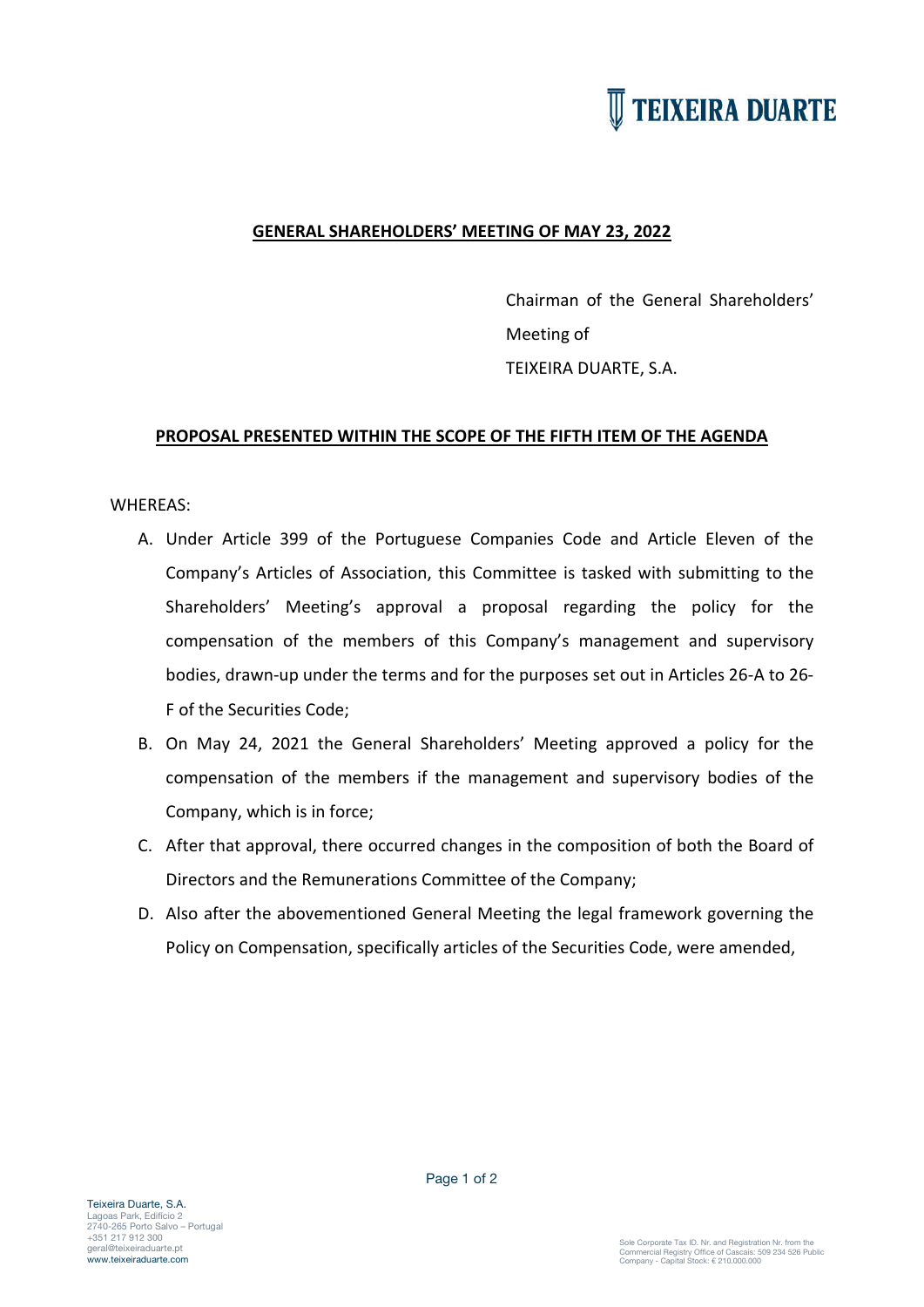

Within the scope of the Fifth Item of the Agenda for the Shareholders' Meeting of "Teixeira Duarte, S.A.", the Remunerations Committee submits to the approval of the Shareholders' Meeting the Policy for the Compensation of the Members of the Managing and Supervisory Bodies of "TEIXEIRA DUARTE, S.A." which is attached hereto.

> April 29, 2022 The Remunerations Committee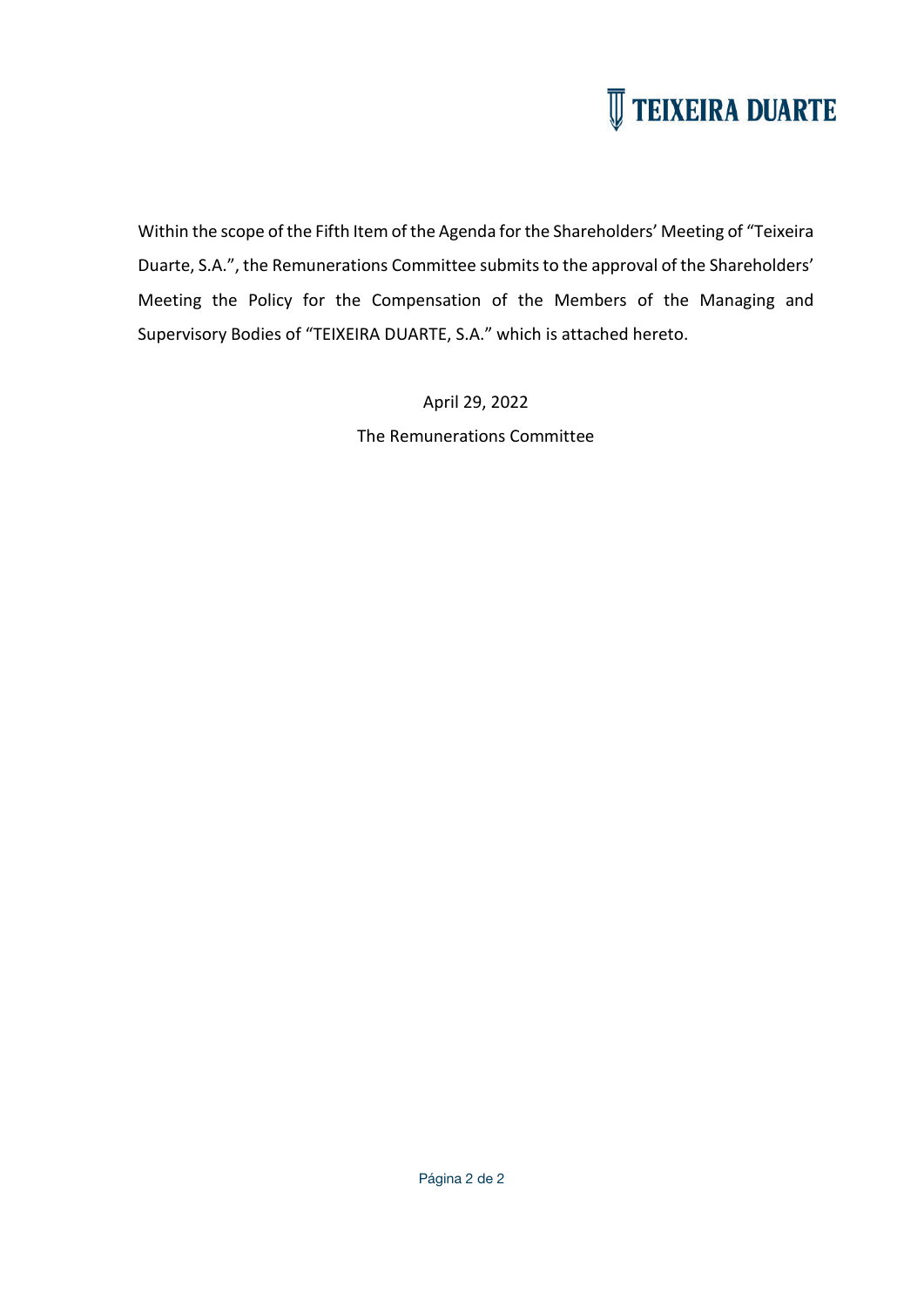

# **POLICY FOR THE COMPENSATION OF THE MEMBERS OF THE MANAGING AND SUPERVISORY BODIES OF "TEIXEIRA DUARTE, S.A."**

### **I. POLICY SCOPE**

Considering the corporate model adopted by "Teixeira Duarte, S.A." this Policy covers each member of the Board of Directors, the Supervisory Board and the Statutory Audit Firm.

### **II. INTRODUCTION**

In drawing-up this "Policy for the Compensation of the Members of the Management and Supervisory Bodies", the Remunerations Committee took into account, in addition to the applicable legal provisions, the historical identity and the context of the issue in the Teixeira Duarte Group over the years.

### **III. BOARD OF DIRECTORS:**

#### **1. Contractual status**

The contractual situation of the Board members arises solely from the mandate for which they were elected by the Shareholders' Meeting.

That notwithstanding, we hereby inform that two of the members of the Board of Directors – Manuel Maria Calainho de Azevedo Teixeira Duarte and Diogo Bebiano Branco de Sá Viana Rebelo – have employment contracts with other Teixeira Duarte Group companies, regardless of their suspension, in the applicable legal terms, at the time of their election to the corporate roles they perform in the Group.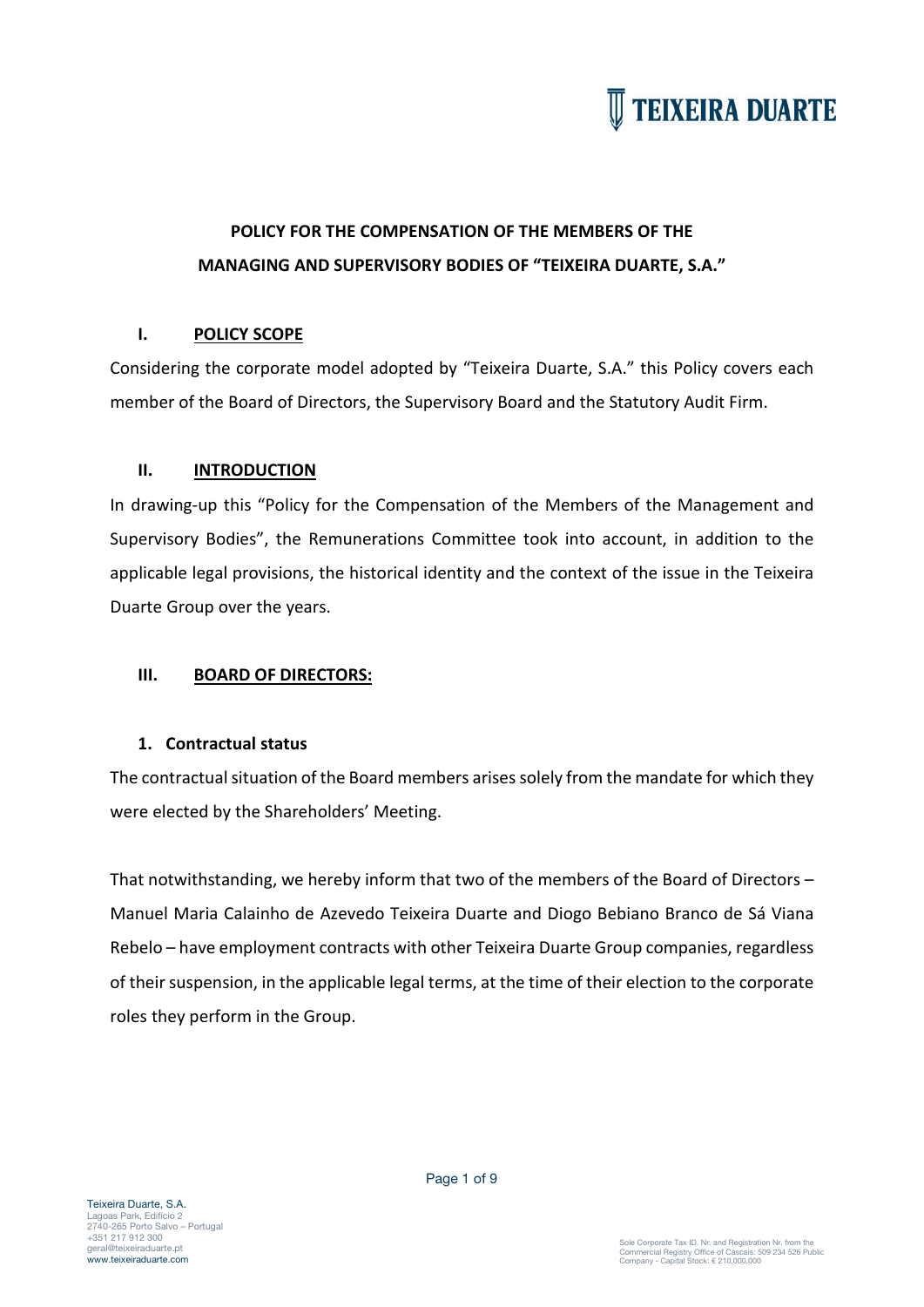It follows that there are no specific contractual determinations regarding advance notice periods, nor are there any clauses regulating termination or the payment of terminationrelated compensation, and therefore, the provisions established in the law are applicable.

Teixeira Duarte, S.A.'s Directors may only receive compensation, on whatevr basis, from one of the following entities: "Teixeira Duarte, S.A.", "Teixeira Duarte – Engenharia e Construções, S.A." or "Teixeira Duarte – Gestão de Participações e Investimentos Imobiliários, S.A."

### **2. Goals of the Policy for the Compensation of the member of the Board of Directors**

In drawing-up this compensation policy regarding the members of the Board of Directors the goal was that the determination of the compensations under the terms set out herein contributes to the Company's corporate strategy, its long-term interests and sustainability.

#### **a. Fixed remuneration**

The fixed remuneration shall be determined in accordance with the tasks performed for the Teixeira Duarte Group, as well as the compatibility with the employment and compensation terms and conditions for the Teixeira Duarte Group employees, in order to promote a sense of ownership and interconnection between the directors and employees and of them all with the Group's global strategy.

The fixed amount shall be awarded and payed in appropriate terms considering the employment conditions and compensation given to the employees of the Teixeira Duarte, Group

#### **b. Variable remuneration**

This policy promotes a commitment of the members of the Board of Directors with the longterm business plan, not only because the fixed remuneration amounts and conditions are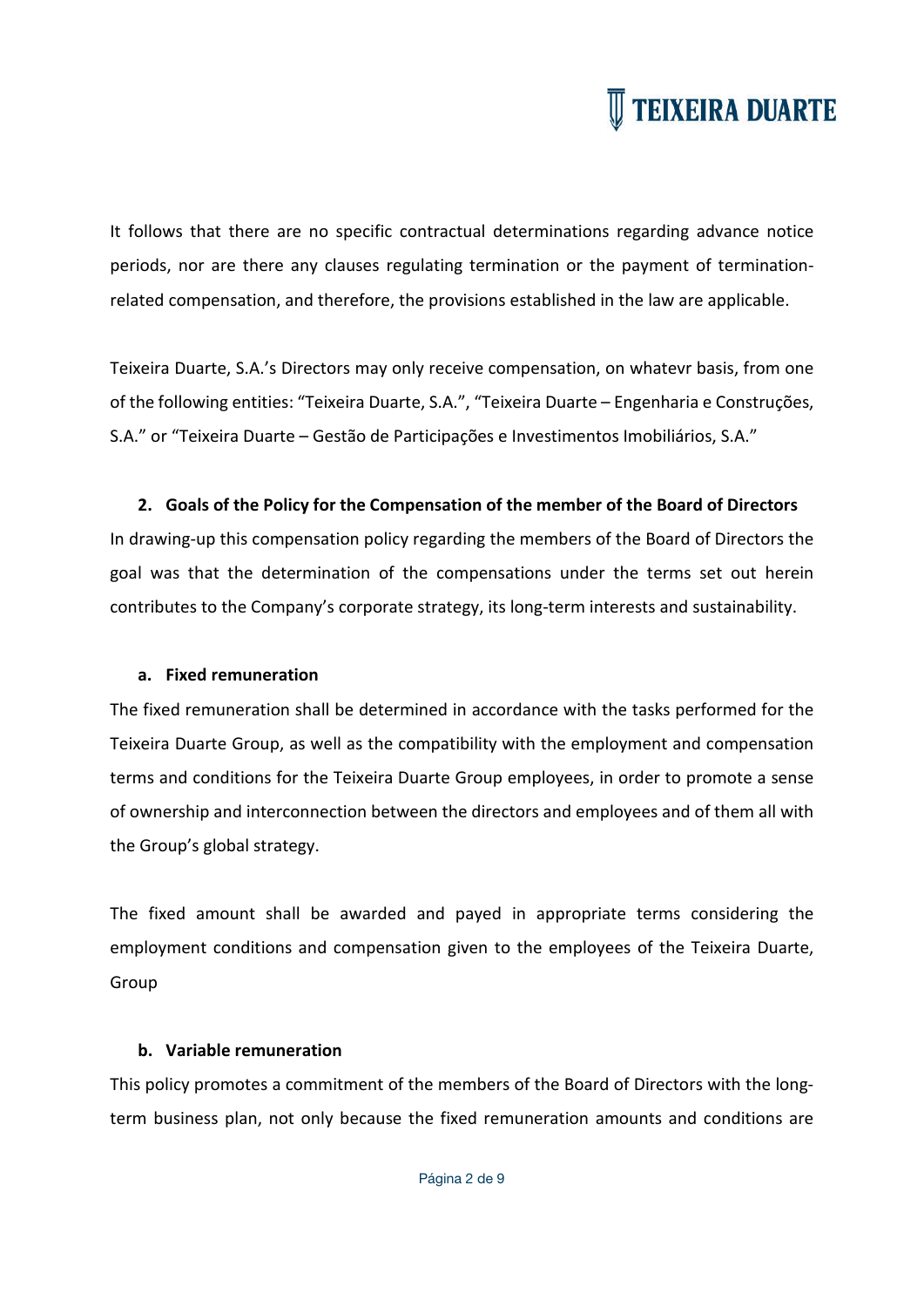integrated in the global context of the Teixeira Duarte Group's employees' compensation, but also because there is a variable and deferred component to the compensation, which is awarded and payed subject to the verification of conditions that reflect the Company's positive performance, assessed on the basis of concrete factors, measurable and considered to be references of the long-term sustainability and development of the Company, which are set out below.

The variable amount shall be set for each member of the Board of Directors as additional compensation and performance bonuses, and that component shall not depend on the trend in the prices of the Company's shares, but rather on the evolution of the Company's business development, on indicators such as operational results, return on assets and equity value, on the effort each of members puts into carrying-out the tasks and goals intrinsic to their role, as well as on the results of the financial year and the corresponding allocation policy.

None of the Directors is entitled to receive the variable component of their compensation until it has been specifically awarded by this Remuneration Committee. The payments will be made in installments of amounts and periods to be determined by this Committee and the payment of the deferred portions will be dependent on the continuation of the performance of the role by each of the members of the Board of Directors considered, whether in their own Company or in the provision of remunerated cooperation within the Group.

There will not be any capping mechanisms for the variable compensation in the event that the results show a relevant deterioration of the Company's performance in the latest ascertained financial year or that such relevant deterioration is expected in the current financial year.

However, the Committee may consider whether a significant portion of the variable component of the compensation shall be deferred for a period of no less than three years and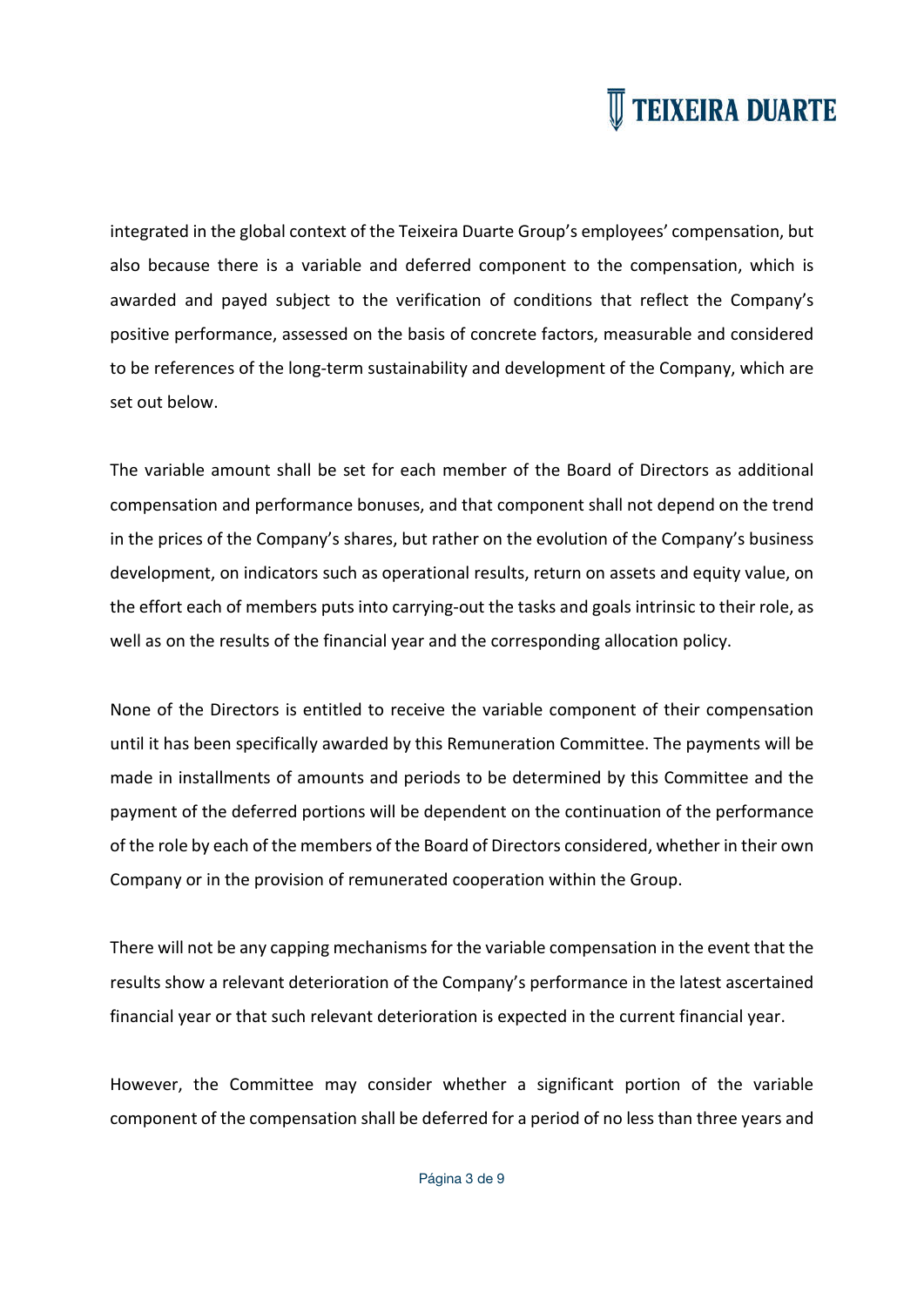

whether the corresponding payment shall be dependent on the continuation of the Company's positive performance during that period, as shown by the verification of at least one of the following factors, in accordance with the consolidated accounts:

- The average Operational Earnings (EBIT) in the following three financial years are over 110,000,000.00 Euro;
- The average ratio between Operational Earnings (EBIT) and the average assets in the following three financial years is over 7%;
- An equity increase attributable to the shareholder on December 31 of the third year following the year to which the deferred results correspond.

The possibility of the Company requesting the restitution of already payed variable compensation is not provided for.

### **c. Other forms of compensation or benefits**

There is no plan for the allotment of shares and/or rights to acquire stock options and/or any other share incentive scheme.

In the overall remuneration of members of the Board of Directors, no amount is paid in the form of profit-sharing.

Directors may not benefit from insurance nor from the possibility of subscribing to flexible benefit pans and expense allowances, in terms similar to the remaining Group employees, as well as other complements.

There shall not be any other significant non-cash benefits besides those fixed by this Committee.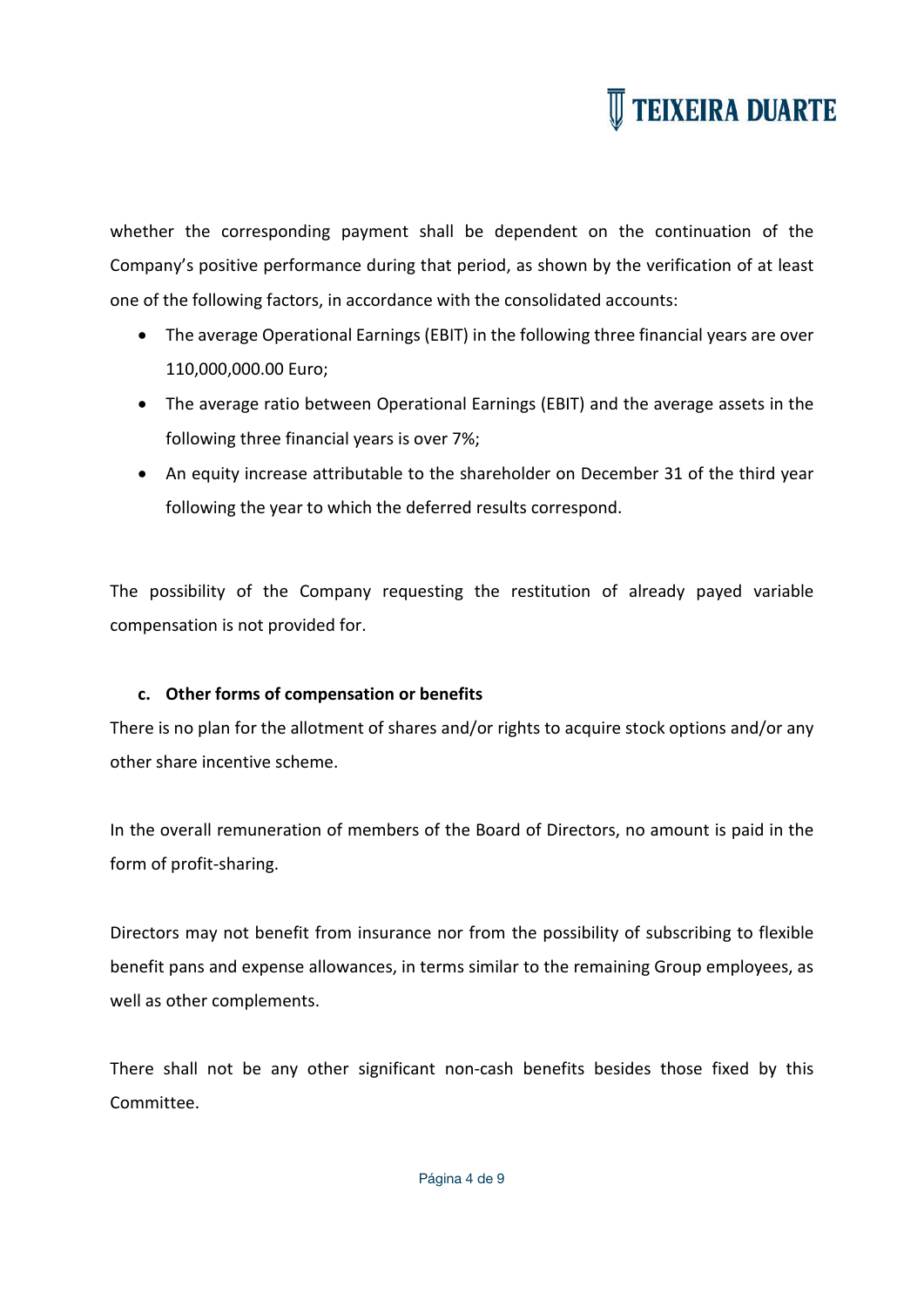

No amounts have been paid regarding Directors' dismissal or resignation, nor is the entitlement to any such payments provided for.

### **d. Retirement and complementary retirement plans**

Regarding any retired former Directors, the Remunerations Committee is tasked with setting the amounts payed in that event, whatever their basis, and with reviewing those amounts annually.

As for complementary retirement plans, the Articles of Association set out in Article 22 transcribed below, the terms and criteria the Committee shall use to set those amounts:

#### *"ARTICLE TWENTY TWO*

*ONE - When the persons who have carried out the job of directors cease their functions, the Company may grant them a lifelong retirement pension, whenever they comply with one of the following requirements:*

*a) Have worked more than ten years assuming that function in this company, counting for this purpose, the years working in the same position in "TEIXEIRA DUARTE - Engenharia e Construções, S.A.";*

*b) Having, although with less time assuming that job, a total of more than twenty-five years of services rendered to the Company, counting for this purpose, the years working in "TEIXEIRA DUARTE - Engenharia e Construções, S.A.";*

*TWO - The amount of that pension, which will be determined taking into account the time or relevance of the services rendered and the situation of the beneficiary, shall be annually reviewed, but can never be higher than the highest remuneration earned at that time by the permanent directors.*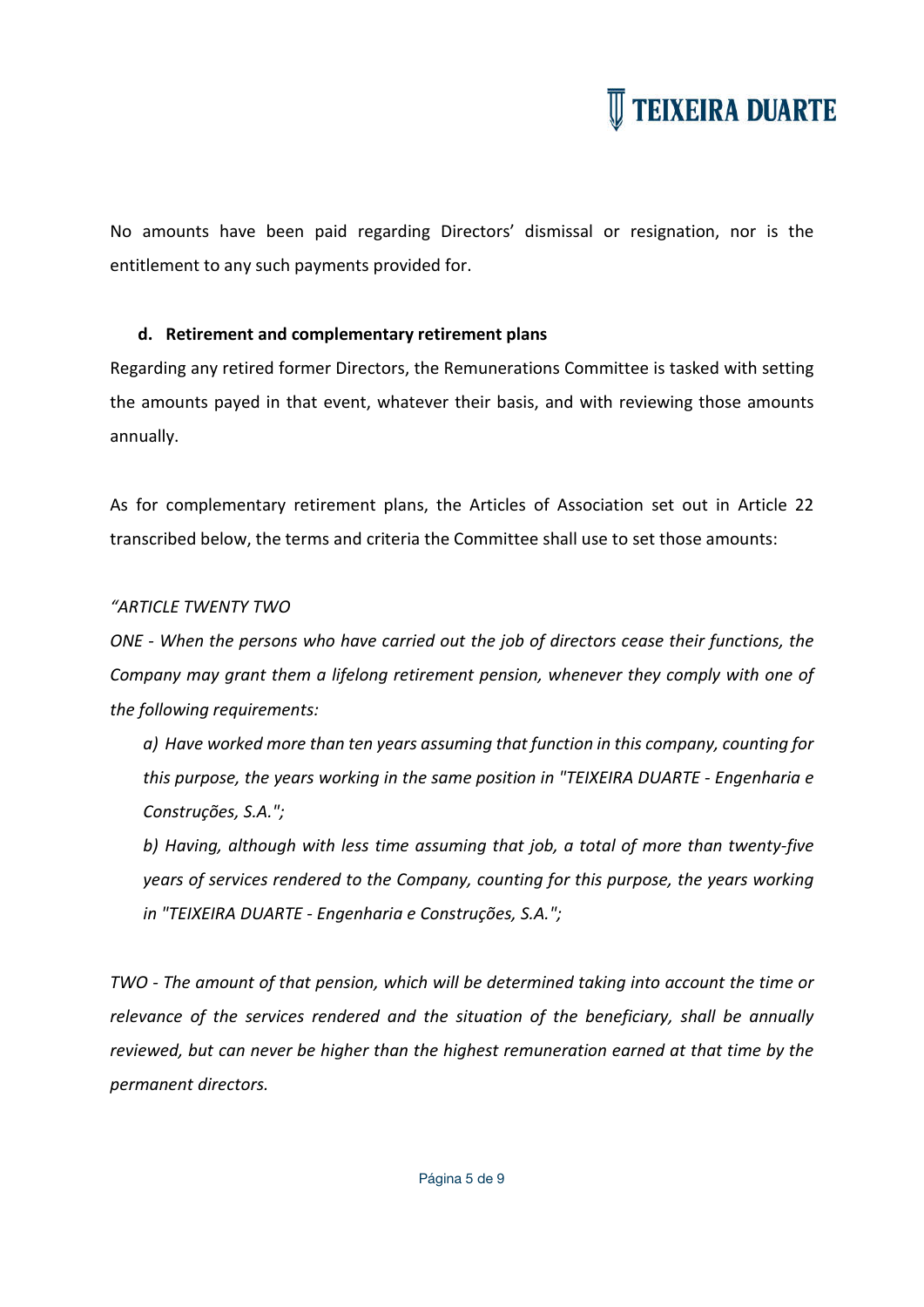*THREE - By delegation of the General Meeting, as from now established, it will be the Remunerations Committee's duty referred in Article Eleventh, to appreciate the cases submitted and to fix the values and further procedures for the attribution of the pensions."*

The transcribed provision of the Articles of Association does not bar the Remunerations Committee from submitting such matters to the General Meeting, which has not been done because it was never shown to be necessary or appropriate considering the statutory provision.

For all due purposes, the Committee informs that, between the Company's incorporation in 2009 and the present date, the General Meeting has not approved any retirement benefit plans for the members of the corporate bodies, considering that that authority is expressly assigned to the Remunerations Committee, in the terms of the transcribed statutory provisions.

# **IV. SUPERVISORY BOARD**

The Supervisory Board's contractual situation arises solely from the mandate for which they were elected by the Shareholders' Meeting.

Additionally, there are no complementary pension or early retirement plans in place for any of the members of the Supervisory Board.

Each of the members of the Supervisory Board shall, under the current regime set out in the Portuguese Companies Code, receive a fixed compensation for the performance of the duties intrinsic to their role set by this Remuneration Committee, and none of them shall receive any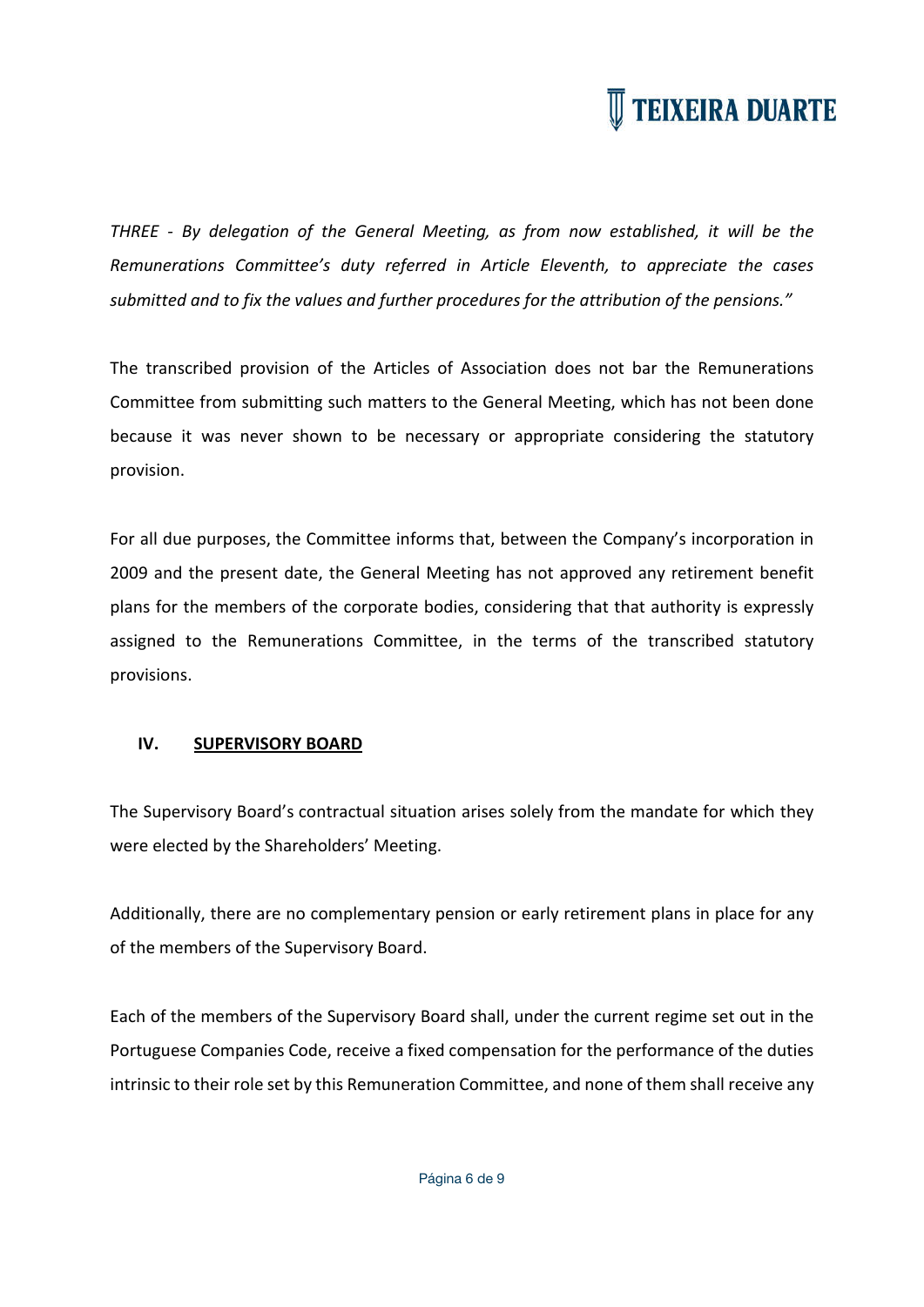

other remuneration from "Teixeira Duarte, S.A." or from any other company with which it has a control or group relationship, especially for any other services provided to these companies.

Similarly, and as mentioned above for the Board of Directors, there is no plan for the allotment of shares and/or rights to acquire stock options and/or any other share incentive scheme and no amount is paid in the form of profit-sharing or any other significant non-cash bonuses or benefits.

# **V. STATUTORY AUDITOR**

The Company shall, following the resolution of the Shareholders' Meeting to elect the Statutory Audit Firm, enter into an agreement with that entity for the provision of accounts auditing services.

The compensation of the Statutory Audit Firm shall be determined considering the services provided within its tasks established under the Law and the Articles of Association.

It should be noted, in this regard, that the same Statutory Audit Firm may also provide services, exclusively of the same kind of statutory auditing, to other companies within Teixeira Duarte Group, and receive the corresponding compensation, the total amount of which shall be disclosed pursuant to the applicable legal provisions.

Considering that the Supervisory Board has an active role in monitoring the work of the Statutory Audit Firm, the former shall be consulted to issue a statement regarding the amount of the compensation of the latter.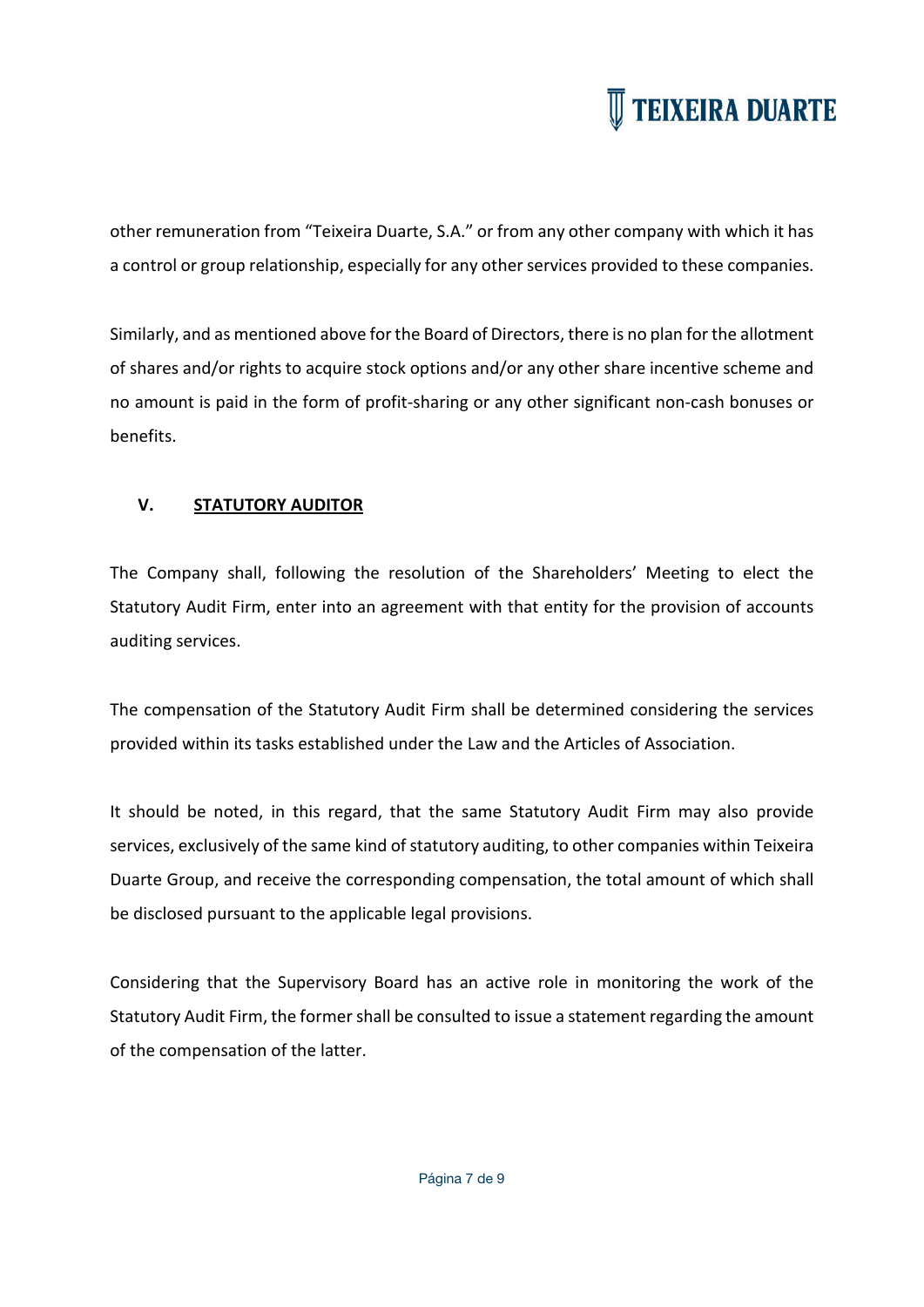There are no complementary pension or early retirement plans in place for the Statutory Auditor, nor for any of the representatives of the Statutory Audit Firm elected for the role.

# **VI. THE DECISION MAKING PROCESS**

The decision making process for the determination, revision and execution of this policy comprises meetings of the Remunerations Committee to discuss the issue without the interference of any other committee, entity, or corporate body. The amounts and criteria are determined under the terms set out above.

It is therefore on the basis of this compensation policy that this Committee shall determine the concrete and exact amounts of the compensation of the members of the referred-to management and supervisory bodies of the Company, in accordance with the personal judgement of its members, which shall be expressed in a resolution recorded in minutes, the content of which will then be transmitted to the Board of Directors for the purposes of being implemented in the strict terms determined by this Committee.

# **VII. PUBLICATION OF THE COMPENSATION POLICY AND DISCLOSURE REGARDING COMPENSATIONS**

In fulfillment of Article 26-E of the Securities Code, this Compensation Policy is published on the Company's website, mentioning the voting results and the date when it was approved by the Shareholders' Meeting, and it remains available to the public for free, for at least as long as it is in effect.

The disclosure of the information relating to the remuneration of the members of the management and supervisory bodies shall be carried-out pursuant to the applicable legal provisions.